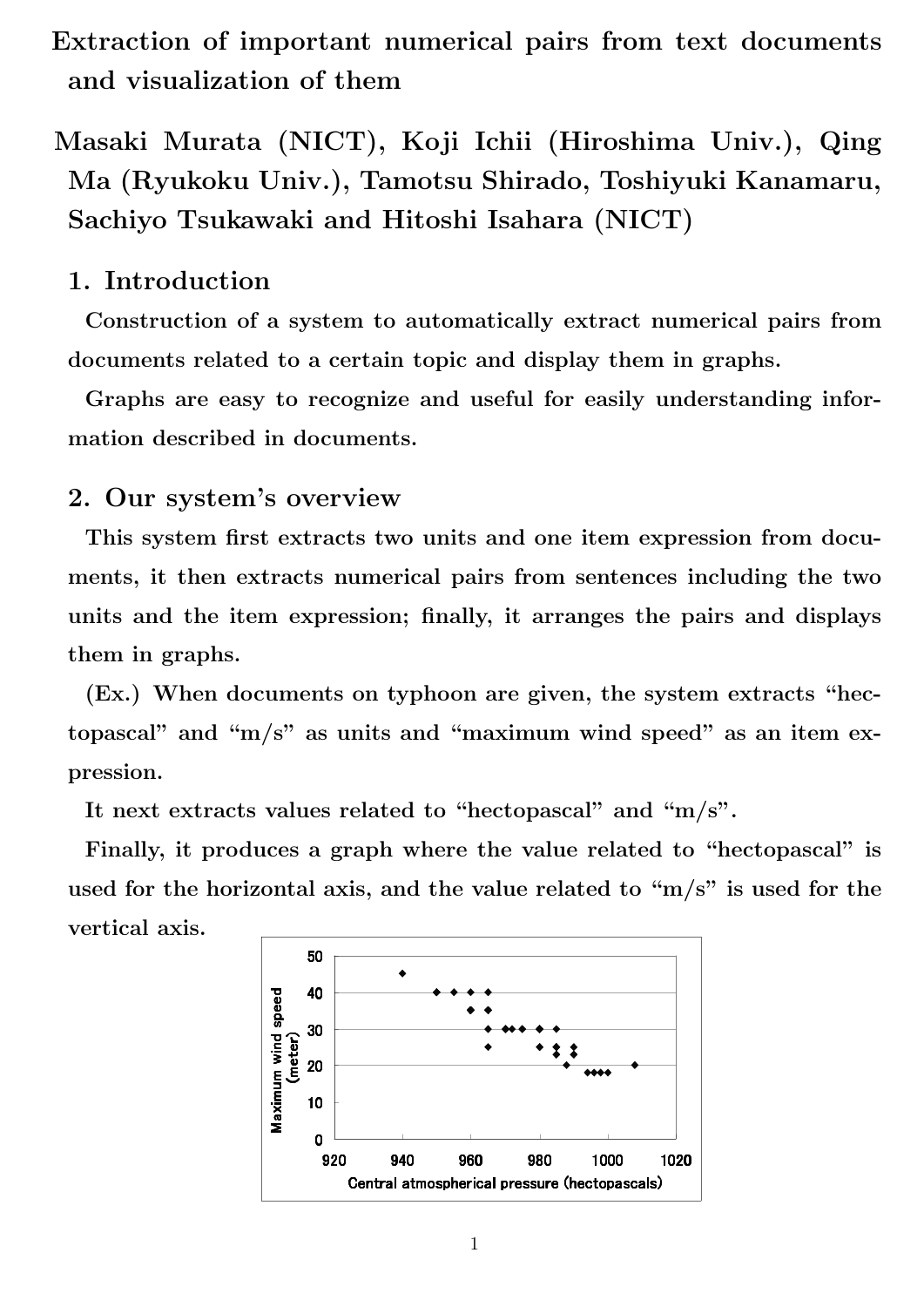### **3. Structure of our system**

### **3.1 Component to extract important expressions**

**The system extracts important expressions that will be used to extract numerical pairs.**

**Important expressions belong to one of two categories:**

- *•* **item units**
- *•* **item expressions**

**ChaSen, a Japanese morphological analyzer, is used to extract expressions. Parts of speech in ChaSen output are used.**

**The system extracts a sequence of nouns adjacent to numerical values as item units.**

**The system extracts a sequence of nouns as item expressions.**

**The system next extracts important item units and item expressions that play important roles in the target documents.**

**Our system used an equation to extract important expressions.**

**Equation for the TF numerical term in Okapi**

$$
Score(t) = \sum_{i \in Does} \frac{TF_i(t)}{TF_i(t) + \frac{l_i}{\Delta}}
$$
\n(1)

*t***: candidate of an important expression.** *i***: ID of a document that includes expression** *t Docs***:** a set of document IDs.  $TF_i(t)$ **:** occurrence number of **expression** *t* in document *i*. *l*: length of document *i*.  $\Delta$ : average document **length.**

**Using the equation, the system calculates the value of each expression.**

**Expressions with a high value are determined to be important expressions.**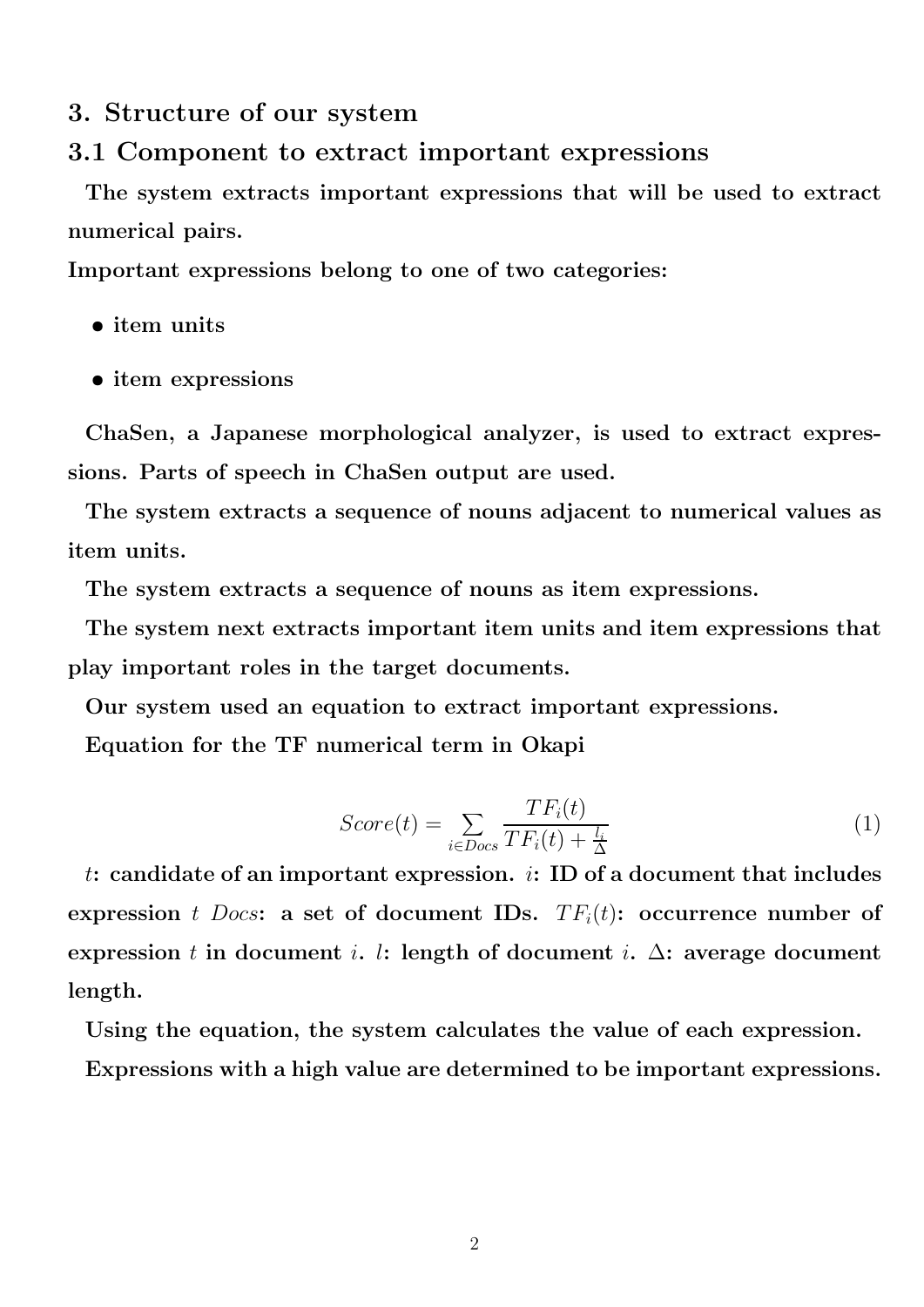#### **3.2 Component to extract numerical pairs**

**The system identifies the locations in sentences where two item units and an item expression (extracted by the first component) appear in the same sentence and extracts sets of important expressions described in the sentences as a numerical pair.**

# **3.3 Component to extract and display important numerical pairs**

**The system gathers the extracted numerical pairs and displays them in graphs.**

**In the graphs, values related to unit items are used for the horizontal and vertical axes.**

**The system extracts five multiple item units and five item expressions (through the component to extract important expressions) and uses these to make all possible combinations containing two different item units and one item expression.**

**The system makes a graph for each combination and calculates the number of plots for each graph.**

**The system judges that a graph having more plots represents a more useful one.**

3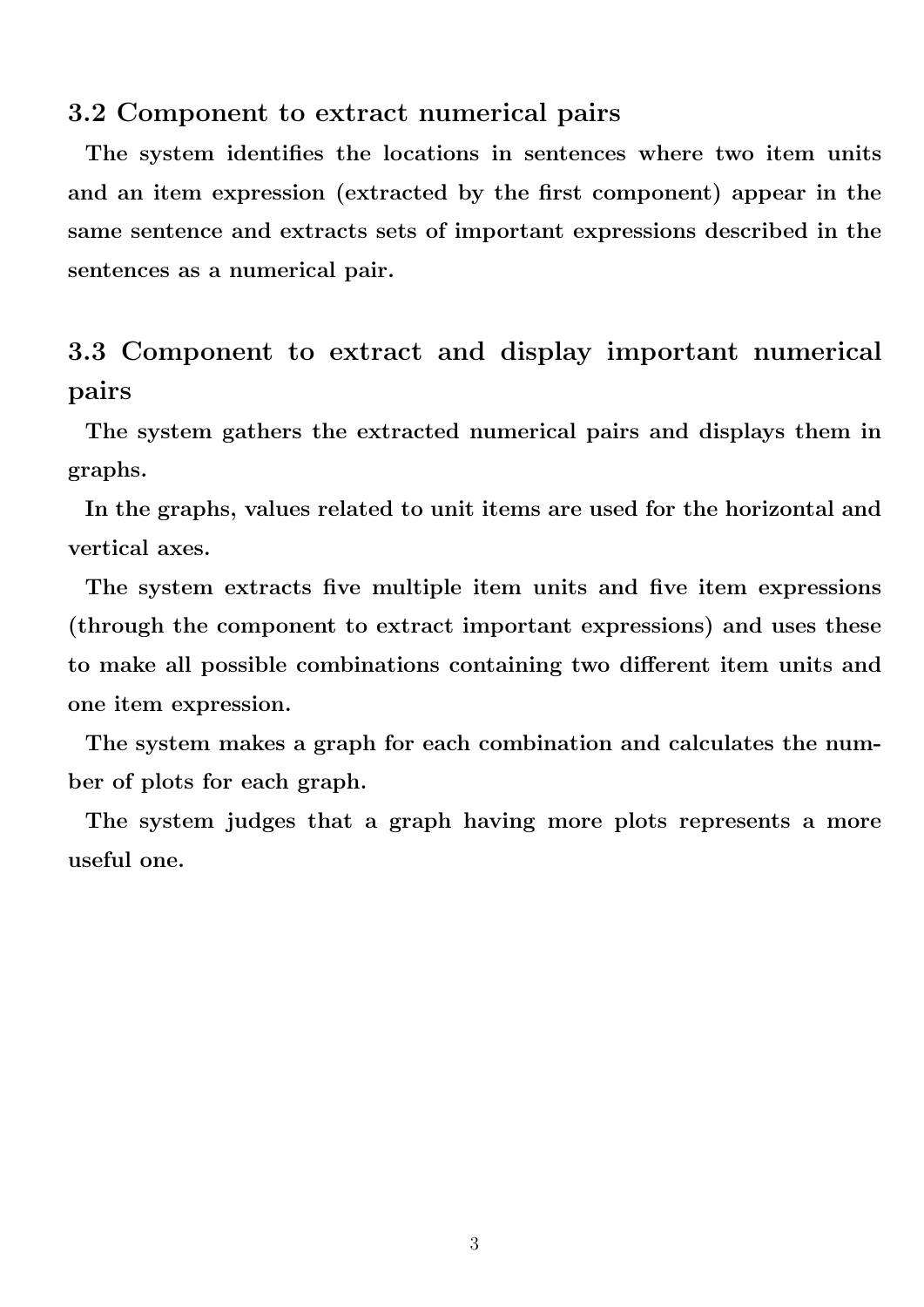# **4. Experiments**

# **4.1 Experiments on extracting important expressions**

# **(1) Typhoons: (including "typhoon" and "maximum wind speed")**

| Typhoon                      |                                          |  |  |  |
|------------------------------|------------------------------------------|--|--|--|
| Item units                   | Item expressions                         |  |  |  |
| $gou$ (No.)                  | <i>taihuu</i> (typhoon)                  |  |  |  |
| $me\text{-}toru$ (meter)     | saidai huusoku (maximum wind speed)      |  |  |  |
| $kiro$ (kilo)                | <i>chushinhukin</i> (near the center)    |  |  |  |
| hekutopasukaru (hectopascal) | kishouchou (Japan Meteorological Agency) |  |  |  |
| $miri$ (mili)                | <i>jisoku</i> (speed per hour)           |  |  |  |

**"Typhoon" and "maximum wind speed" were extracted as important item expressions**

**"***gou***" (no.), "***meetoru***" (meter), "***kiro***" (kilo), and "***hekutopasukaru***" (hectopascal), which are related to typhoons, were extracted as important item units.**

|  |  |  |  |  | (2) Movies: (including "movie" and "box-office profits") |  |  |
|--|--|--|--|--|----------------------------------------------------------|--|--|
|--|--|--|--|--|----------------------------------------------------------|--|--|

| <b>Movies</b>  |                                       |  |  |  |
|----------------|---------------------------------------|--|--|--|
| Item units     | Item expressions                      |  |  |  |
| $en$ (yen)     | $eiga$ (movies)                       |  |  |  |
| $nin$ (people) | kougyou shuunyuu (box-office profits) |  |  |  |
| doru (dollar)  | sakuhin (works)                       |  |  |  |
| $sai$ (age)    | chihiro (Chihiro (heroine's name))    |  |  |  |
| hon (piece(s)) | kamikakushi (Spirited Away)           |  |  |  |

**"Box-office profits", which is strongly related to movies, was extracted as an important item expression**

"en" (yen) and "*nin*" (unit for number of people) were extracted as im**portant item units.**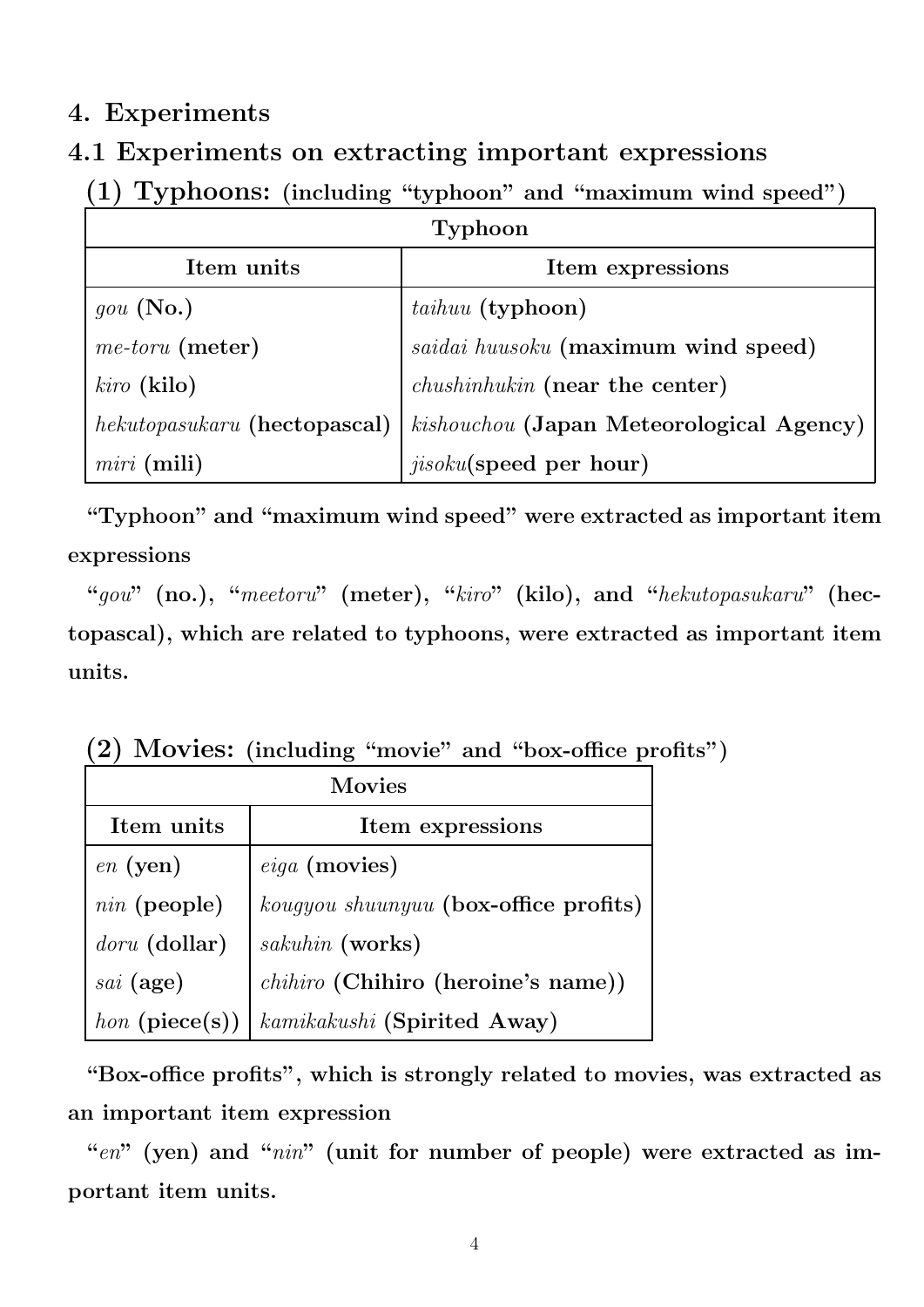**4.2 Experiments on graphs representing numerical pairs**



#### **Important expressions**

- *• me-toru* **(meter) item unit**
- *• hekutopasukaru* **(hectopascal) item unit**
- *• saidai huusoku* **(maximum wind speed) item expression**

**When the pressure was lower, the wind speed was higher. Even at the same pressure, different speeds can occur.**



**(2) Graph for the movie data set:**